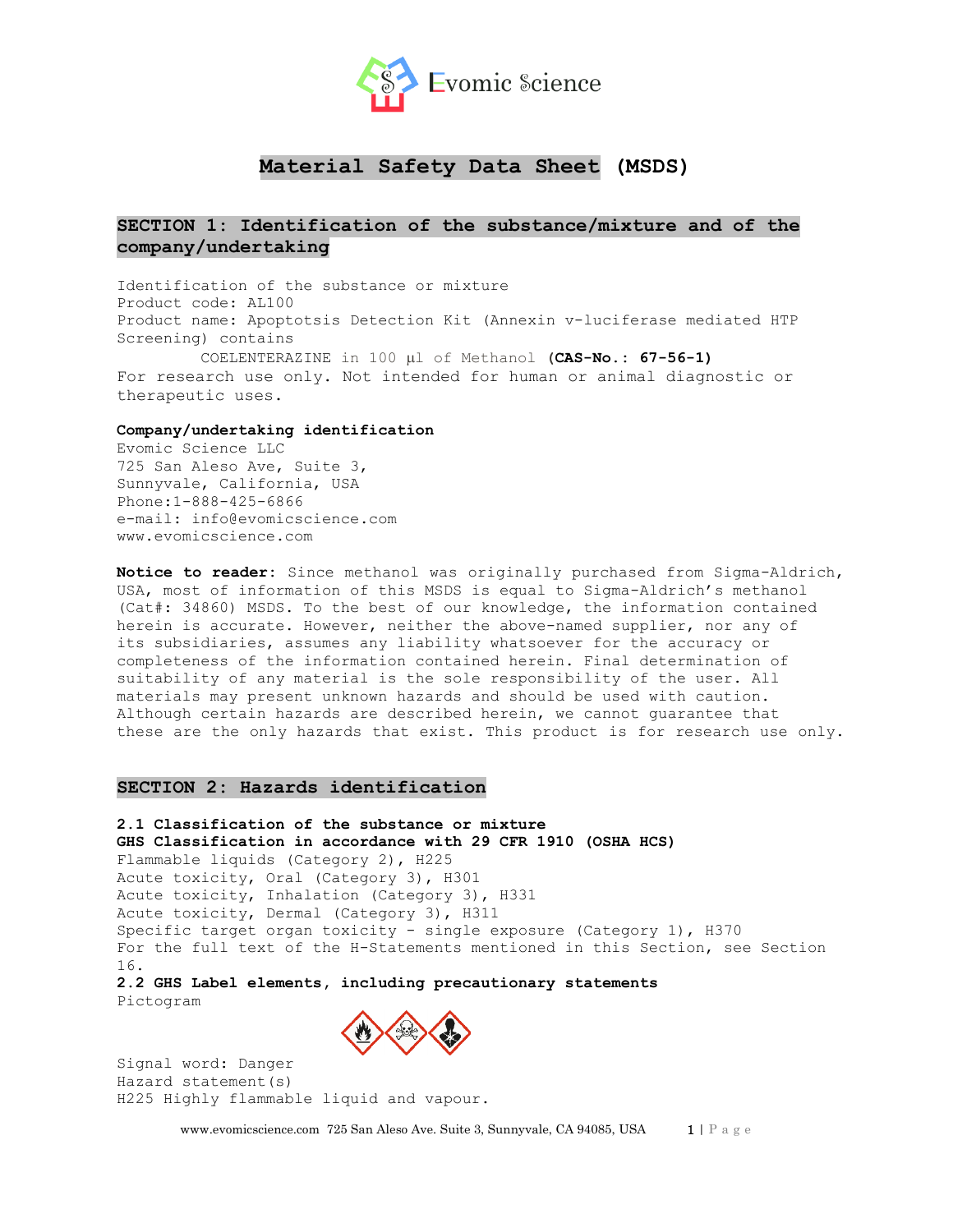

H301 + H311 + H331 Toxic if swallowed, in contact with skin or if inhaled H370 Causes damage to organs. Precautionary statement(s) P210 Keep away from heat/sparks/open flames/hot surfaces. No smoking. P233 Keep container tightly closed. P240 Ground/bond container and receiving equipment. P241 Use explosion-proof electrical/ ventilating/ lighting/ equipment. P242 Use only non-sparking tools. P243 Take precautionary measures against static discharge. P260 Do not breathe dust/ fume/ gas/ mist/ vapours/ spray. P264 Wash skin thoroughly after handling. P270 Do not eat, drink or smoke when using this product. P271 Use only outdoors or in a well-ventilated area. P280 Wear protective gloves/ eye protection/ face protection. P301 + P310 + P330 IF SWALLOWED: Immediately call a POISON CENTER/doctor. Rinse mouth. P303 + P361 + P353 IF ON SKIN (or hair): Take off immediately all contaminated clothing. Rinse skin with water/shower. P304 + P340 + P311 IF INHALED: Remove person to fresh air and keep comfortable for breathing. Call a POISON CENTER/doctor. P307 + P311 IF exposed: Call a POISON CENTER or doctor/ physician. P362 Take off contaminated clothing and wash before reuse. P370 + P378 In case of fire: Use dry sand, dry chemical or alcohol-resistant foam to extinguish. P403 + P233 Store in a well-ventilated place. Keep container tightly closed. P403 + P235 Store in a well-ventilated place. Keep cool. P405 Store locked up. P501 Dispose of contents/ container to an approved waste disposal plant. **2.3 Hazards not otherwise classified (HNOC) or not covered by GHS** - none

## **3. COMPOSITION/INFORMATION ON INGREDIENTS**

| 3.1 Substances                |                                                                             |               |
|-------------------------------|-----------------------------------------------------------------------------|---------------|
| Synonyms: Methyl alcohol      |                                                                             |               |
| Formula: CH40                 |                                                                             |               |
| Molecular weight: 32.04 q/mol |                                                                             |               |
| $CAS-No. : 67-56-1$           |                                                                             |               |
| $EC-NO. : 200-659-6$          |                                                                             |               |
| Hazardous components          |                                                                             |               |
| Component                     | Classification                                                              | Concentration |
| Methanol                      |                                                                             |               |
|                               | Flam. Liq. 2; Acute Tox. 3;<br>STOT SE 1; H225, H301 +<br>H311 + H331, H370 | $\le$ 100 %   |

For the full text of the H-Statements mentioned in this Section, see Section 16.

### **4. FIRST AID MEASURES**

## **4.1 Description of first aid measures General advice**

Consult a physician. Show this safety data sheet to the doctor in attendance. Move out of dangerous area.

#### **If inhaled**

If breathed in, move person into fresh air. If not breathing, give artificial respiration. Consult a physician.

## **In case of skin contact**

www.evomicscience.com 725 San Aleso Ave. Suite 3, Sunnyvale, CA 94085, USA 2 | P a g e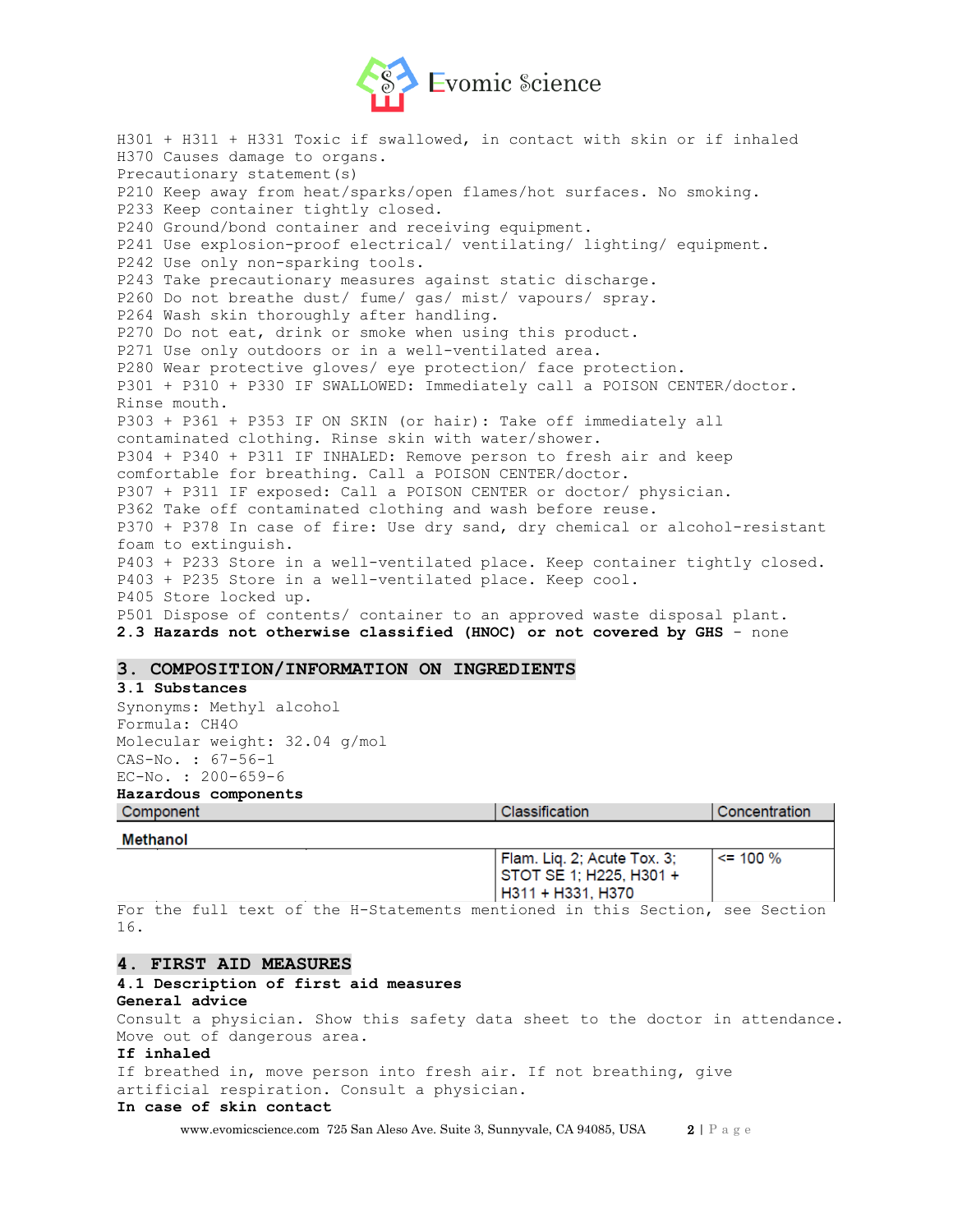

Wash off with soap and plenty of water. Take victim immediately to hospital. Consult a physician.

#### **In case of eye contact**

Flush eyes with water as a precaution.

#### **If swallowed**

Do NOT induce vomiting. Never give anything by mouth to an unconscious person. Rinse mouth with water. Consult a physician.

#### **4.2 Most important symptoms and effects, both acute and delayed**

The most important known symptoms and effects are described in the labelling (see section 2.2) and/or in section 11

**4.3 Indication of any immediate medical attention and special treatment needed**

### **5. FIREFIGHTING MEASURES**

## **5.1 Extinguishing media**

#### **Suitable extinguishing media**

Use water spray, alcohol-resistant foam, dry chemical or carbon dioxide. **5.2 Special hazards arising from the substance or mixture**

No data available

## **5.3 Advice for firefighters**

Wear self-contained breathing apparatus for firefighting if necessary.

## **5.4 Further information**

Use water spray to cool unopened containers.

## **6. ACCIDENTAL RELEASE MEASURES**

## **6.1 Personal precautions, protective equipment and emergency procedures**

Wear respiratory protection. Avoid breathing vapours, mist or gas. Ensure adequate ventilation. Remove all sources of ignition. Evacuate personnel to safe areas. Beware of vapours accumulating to form explosive concentrations. Vapours can accumulate in low areas.

For personal protection see section 8.

## **6.2 Environmental precautions**

Prevent further leakage or spillage if safe to do so. Do not let product enter drains.

## **6.3 Methods and materials for containment and cleaning up**

Contain spillage, and then collect with an electrically protected vacuum cleaner or by wet-brushing and place in container for disposal according to local regulations (see section 13).

#### **6.4 Reference to other sections**

For disposal see section 13.

## **7. HANDLING AND STORAGE**

## **7.1 Precautions for safe handling**

Avoid contact with skin and eyes. Avoid inhalation of vapour or mist. Use explosion-proof equipment.Keep away from sources of ignition - No smoking.Take measures to prevent the build-up of electrostatic charge. For precautions see section 2.2.

**7.2 Conditions for safe storage, including any incompatibilities**

Keep container tightly closed in a dry and well-ventilated place. Containers which are opened must be carefully resealed and kept upright to prevent leakage.

#### **7.3 Specific end use(s)**

Apart from the uses mentioned in section 1.2 no other specific uses are stipulated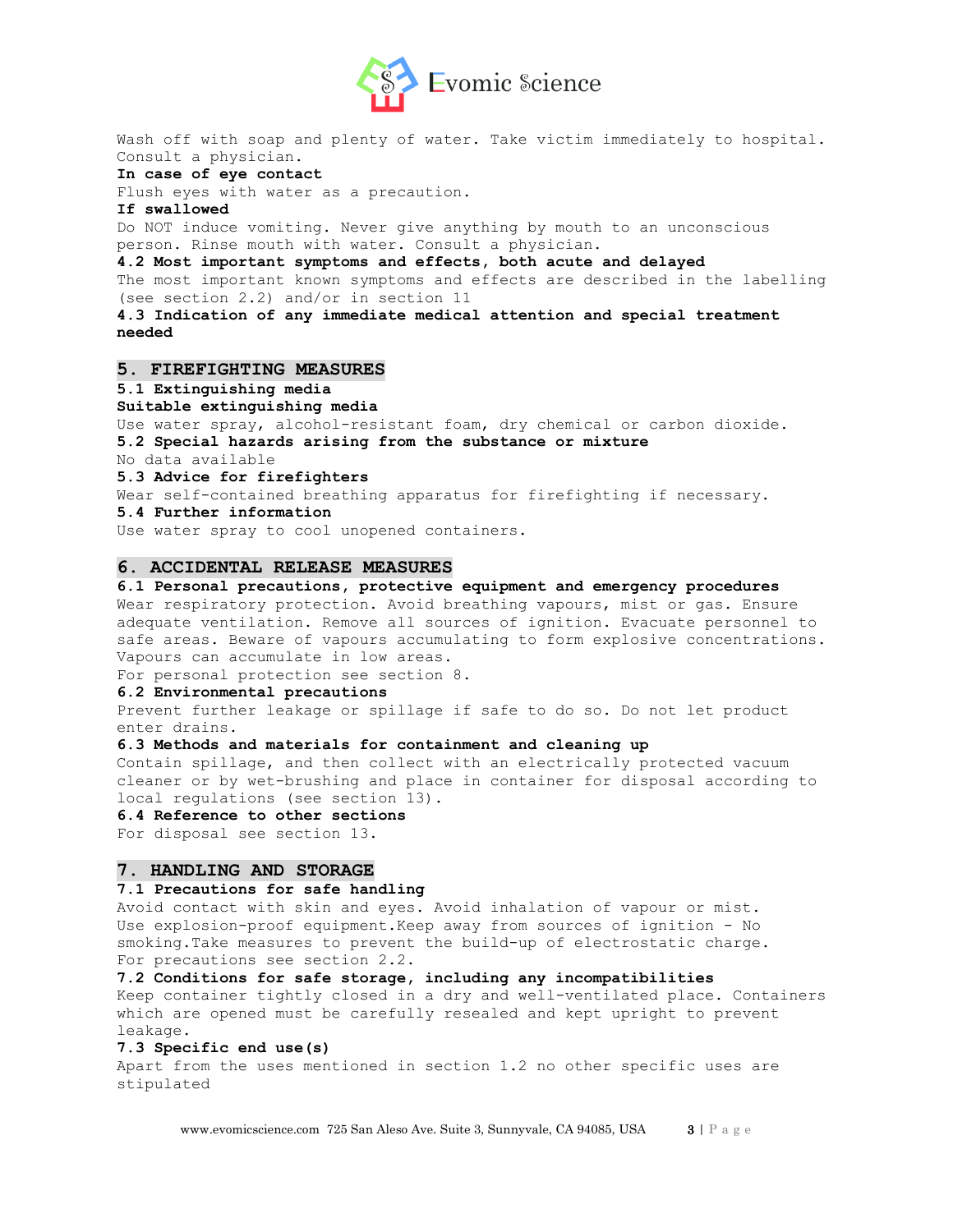

## **8. EXPOSURE CONTROLS/PERSONAL PROTECTION**

## **8.1 Control parameters**

## **Components with workplace control parameters**

| Component | CAS-No. | Value      | Control<br>parameters | <b>Basis</b>                                 |
|-----------|---------|------------|-----------------------|----------------------------------------------|
| Methanol  | 67-56-1 | <b>TWA</b> | 200.000000<br>ppm     | USA. ACGIH Threshold Limit Values  <br>(TLV) |
|           | Remarks | Headache   |                       |                                              |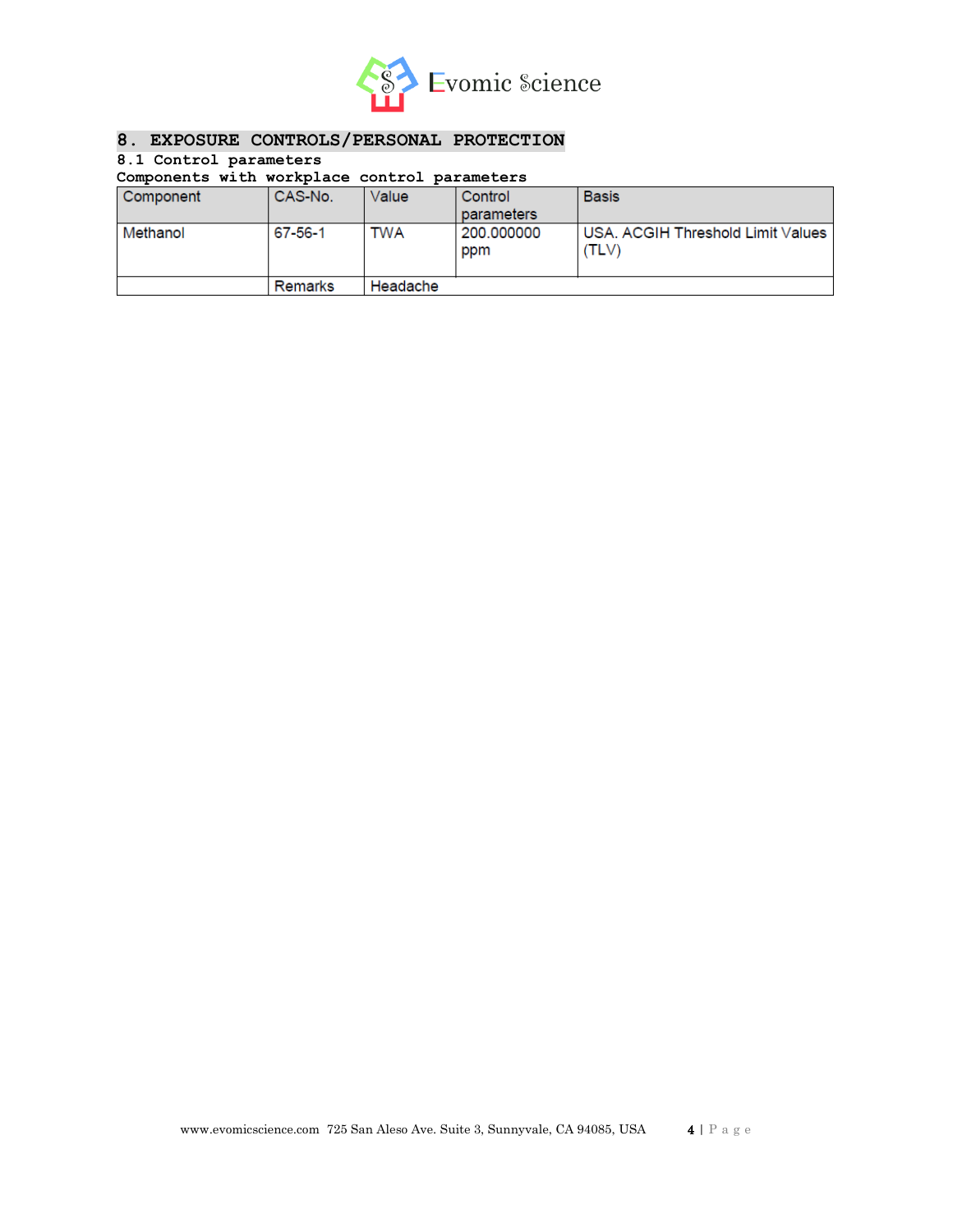

| <b>Nausea</b><br><b>Dizziness</b><br>Eye damage<br>Substances for which there is a Biological Exposure Index or Indices<br>(see BEI® section)<br>Danger of cutaneous absorption      |                                              |                                                                                        |  |  |
|--------------------------------------------------------------------------------------------------------------------------------------------------------------------------------------|----------------------------------------------|----------------------------------------------------------------------------------------|--|--|
| <b>STEL</b>                                                                                                                                                                          | 250.000000<br>ppm                            | USA, ACGIH Threshold Limit Values<br>(TLV)                                             |  |  |
| Headache<br>Nausea<br><b>Dizziness</b><br>Eye damage<br>(see BEI® section)                                                                                                           | Danger of cutaneous absorption               | Substances for which there is a Biological Exposure Index or Indices                   |  |  |
| <b>TWA</b>                                                                                                                                                                           | 200.000000<br>ppm<br>260.000000<br>mg/m3     | USA. NIOSH Recommended<br><b>Exposure Limits</b>                                       |  |  |
|                                                                                                                                                                                      | Potential for dermal absorption              |                                                                                        |  |  |
| <b>ST</b>                                                                                                                                                                            | 250.000000<br>ppm<br>325,000000<br>mg/m3     | USA, NIOSH Recommended<br><b>Exposure Limits</b>                                       |  |  |
|                                                                                                                                                                                      | Potential for dermal absorption              |                                                                                        |  |  |
| <b>TWA</b>                                                                                                                                                                           | 200.000000<br>ppm<br>260,000000<br>mg/m3     | USA. Occupational Exposure Limits<br>(OSHA) - Table Z-1 Limits for Air<br>Contaminants |  |  |
|                                                                                                                                                                                      | The value in mg/m3 is approximate.           |                                                                                        |  |  |
| <b>TWA</b>                                                                                                                                                                           | 200 ppm                                      | USA. ACGIH Threshold Limit Values<br>(TLV)                                             |  |  |
| Headache<br>Nausea<br><b>Dizziness</b><br>Eye damage<br>Substances for which there is a Biological Exposure Index or Indices<br>(see BEI® section)<br>Danger of cutaneous absorption |                                              |                                                                                        |  |  |
| STEL                                                                                                                                                                                 | 250 ppm                                      | USA, ACGIH Threshold Limit Values<br>(TLV)                                             |  |  |
| Headache<br>Nausea<br><b>Dizziness</b><br>Eye damage<br>Substances for which there is a Biological Exposure Index or Indices<br>(see BEI® section)<br>Danger of cutaneous absorption |                                              |                                                                                        |  |  |
| <b>TWA</b>                                                                                                                                                                           | 200 ppm                                      | USA. NIOSH Recommended                                                                 |  |  |
|                                                                                                                                                                                      | 260 mg/m3<br>Potential for dermal absorption | <b>Exposure Limits</b>                                                                 |  |  |
| ST                                                                                                                                                                                   | 250 ppm                                      | USA. NIOSH Recommended                                                                 |  |  |
|                                                                                                                                                                                      | 325 mg/m3                                    | <b>Exposure Limits</b>                                                                 |  |  |
|                                                                                                                                                                                      | Potential for dermal absorption              |                                                                                        |  |  |
| <b>TWA</b>                                                                                                                                                                           | 200 ppm<br>260 mg/m3                         | USA. Occupational Exposure Limits<br>(OSHA) - Table Z-1 Limits for Air<br>Contaminants |  |  |
| The value in mg/m3 is approximate.                                                                                                                                                   |                                              |                                                                                        |  |  |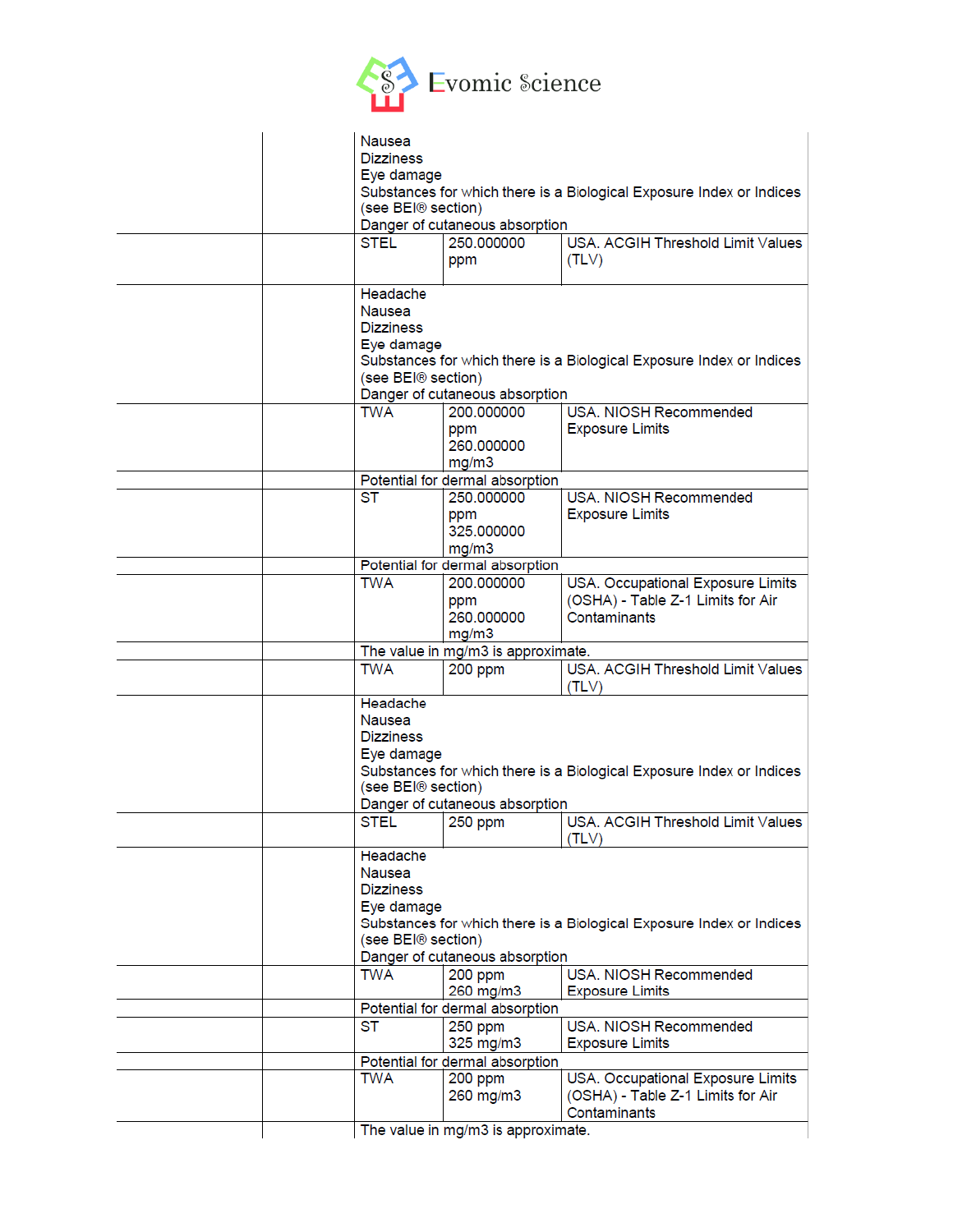

|                                          |                    | <b>STEL</b>                | 250 ppm<br>325 mg/m3       |                            | USA, OSHA - TABLE Z-1 Limits for<br>Air Contaminants - 1910.1000                              |                                                                     |
|------------------------------------------|--------------------|----------------------------|----------------------------|----------------------------|-----------------------------------------------------------------------------------------------|---------------------------------------------------------------------|
|                                          |                    | <b>Skin notation</b>       |                            |                            |                                                                                               |                                                                     |
|                                          |                    | <b>TWA</b>                 | 200 ppm<br>260 mg/m3       |                            |                                                                                               | USA. OSHA - TABLE Z-1 Limits for<br>Air Contaminants - 1910.1000    |
|                                          |                    | <b>Skin notation</b>       |                            |                            |                                                                                               |                                                                     |
|                                          |                    | $\overline{\mathbf{c}}$    | 1,000 ppm                  |                            | California permissible exposure<br>limits for chemical contaminants<br>(Title 8, Article 107) |                                                                     |
|                                          |                    | <b>Skin</b>                |                            |                            |                                                                                               |                                                                     |
|                                          |                    | <b>PEL</b>                 | 200 ppm<br>260 mg/m3       | (Title 8, Article 107)     |                                                                                               | California permissible exposure<br>limits for chemical contaminants |
|                                          |                    | Skin                       |                            |                            |                                                                                               |                                                                     |
|                                          |                    | <b>STEL</b>                | 250 ppm<br>325 mg/m3       | (Title 8, Article 107)     |                                                                                               | California permissible exposure<br>limits for chemical contaminants |
|                                          |                    | <b>Skin</b>                |                            |                            |                                                                                               |                                                                     |
| Biological occupational exposure limits  |                    |                            |                            |                            |                                                                                               |                                                                     |
| Component                                | CAS-No.            | <b>Parameters</b>          | Value                      |                            | <b>Biological</b><br>specimen                                                                 | Basis                                                               |
| Methanol                                 | $67 - 56 - 1$      | Methanol                   | 15.0000<br>mg/l            | Urine                      |                                                                                               | <b>ACGIH - Biological</b><br><b>Exposure Indices</b><br>(BEI)       |
|                                          | <b>Remarks</b>     |                            |                            |                            | End of shift (As soon as possible after exposure ceases)                                      |                                                                     |
|                                          |                    | Methanol                   | $15 \text{ mg/l}$          | Urine                      |                                                                                               | <b>ACGIH - Biological</b><br><b>Exposure Indices</b><br>(BEI)       |
|                                          |                    |                            |                            |                            | End of shift (As soon as possible after exposure ceases)                                      |                                                                     |
| Derived No Effect Level (DNEL)           |                    |                            |                            |                            |                                                                                               |                                                                     |
| <b>Application Area</b>                  | Exposure<br>routes | <b>Health effect</b>       |                            |                            |                                                                                               | Value                                                               |
| Workers                                  | Skin contact       |                            | Long-term systemic effects |                            |                                                                                               | 40mg/kg BW/d                                                        |
| Consumers                                | Skin contact       |                            |                            | Long-term systemic effects |                                                                                               | 8mg/kg BW/d                                                         |
| Consumers                                | Ingestion          |                            |                            | Long-term systemic effects |                                                                                               | 8mg/kg BW/d                                                         |
| Workers                                  | Skin contact       |                            | Acute systemic effects     |                            |                                                                                               | 40mg/kg BW/d                                                        |
| Consumers                                | Skin contact       |                            | Acute systemic effects     |                            |                                                                                               | 8mg/kg BW/d                                                         |
| Consumers                                | Ingestion          |                            | Acute systemic effects     |                            |                                                                                               | 8mg/kg BW/d                                                         |
| Workers                                  | Inhalation         |                            | Acute systemic effects     |                            |                                                                                               | 260 mg/m3                                                           |
| Workers                                  | Inhalation         | Acute local effects        |                            |                            | 260 mg/m3                                                                                     |                                                                     |
| Workers                                  | Inhalation         |                            |                            | Long-term systemic effects |                                                                                               | 260 mg/m3                                                           |
| Workers                                  | Inhalation         |                            | Long-term local effects    |                            |                                                                                               | 260 mg/m3                                                           |
| Consumers                                | Inhalation         |                            | Acute systemic effects     |                            |                                                                                               | 50 mg/m3                                                            |
| Consumers                                | Inhalation         | Acute local effects        |                            |                            | 50 mg/m3                                                                                      |                                                                     |
| Consumers                                | Inhalation         | Long-term systemic effects |                            |                            | 50 mg/m3                                                                                      |                                                                     |
| <b>Consumers</b>                         | Inhalation         | Long-term local effects    |                            |                            |                                                                                               | 50 mg/m3                                                            |
| Predicted No Effect Concentration (PNEC) |                    |                            |                            |                            |                                                                                               |                                                                     |
| Compartment                              |                    |                            | Value                      |                            |                                                                                               |                                                                     |
| Soil                                     |                    |                            | 23.5 mg/kg                 |                            |                                                                                               |                                                                     |
| Marine water                             |                    |                            |                            | 15.4 mg/l                  |                                                                                               |                                                                     |
| Fresh water                              |                    |                            |                            | 154 mg/l                   |                                                                                               |                                                                     |
| Fresh water sediment                     |                    |                            | 570.4 mg/kg                |                            |                                                                                               |                                                                     |
| Onsite sewage treatment plant            |                    |                            | 100 mg/kg                  |                            |                                                                                               |                                                                     |

www.evomicscience.com 725 San Aleso Ave. Suite 3, Sunnyvale, CA 94085, USA 6 | P a g e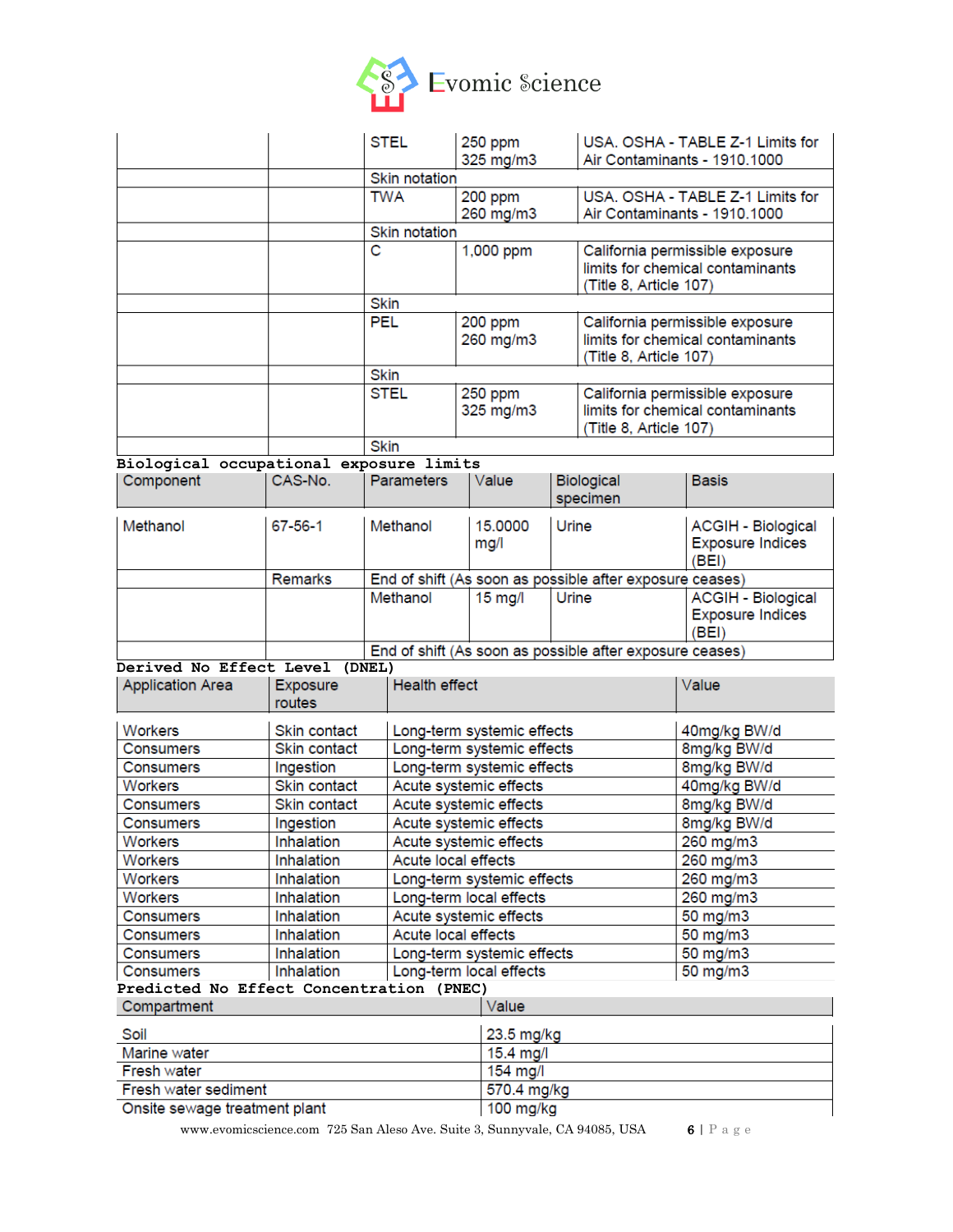

## **8.2 Exposure controls**

## **Appropriate engineering controls**

Avoid contact with skin, eyes and clothing. Wash hands before breaks and immediately after handling the product.

## **Personal protective equipment**

#### **Eye/face protection**

Face shield and safety glasses Use equipment for eye protection tested and approved under appropriate government standards such as NIOSH (US) or EN 166(EU).

## **Skin protection**

Handle with gloves. Gloves must be inspected prior to use. Use proper glove removal technique (without touching glove's outer surface) to avoid skin contact with this product. Dispose of contaminated gloves after use in accordance with applicable laws and good laboratory practices. Wash and dry hands.

Full contact

Material: butyl-rubber

Minimum layer thickness: 0.3 mm Break through time: 480 min

Material tested:Butoject® (KCL 897 / Aldrich Z677647, Size M)

Splash contact

Material: Nitrile rubber

Minimum layer thickness: 0.4 mm

Break through time: 31 min

Material tested: Camatril® (KCL 730 / Aldrich Z677442, Size M) This recommendation is advisory only and must be evaluated by an industrial hygienist and safety officer familiar with the specific situation of anticipated use by our customers. It should not be construed as offering an approval for any specific use scenario.

## **Body Protection**

Complete suit protecting against chemicals, Flame retardant antistatic protective clothing. The type of protective equipment must be selected according to the concentration and amount of the dangerous substance at the specific workplace.

#### **Respiratory protection**

Where risk assessment shows air-purifying respirators are appropriate use a full-face respirator with multipurpose combination (US) or type AXBEK (EN 14387) respirator cartridges as a backup to engineering controls. If the respirator is the sole means of protection, use a full-face supplied air respirator. Use respirators and components tested and approved under appropriate government standards such as NIOSH (US) or CEN (EU).

## **Control of environmental exposure**

Prevent further leakage or spillage if safe to do so. Do not let product enter drains.

## **9. PHYSICAL AND CHEMICAL PROPERTIES**

## **9.1 Information on basic physical and chemical properties**

- a) Appearance Form: liquid; Colour: colourless
- b) Odour pungent
- c) Odour Threshold No data available
- d) pH No data available
- e) Melting point/freezing point: Melting point/range: -98 °C (-144 °F)
- f) Initial boiling point and boiling range:  $64.7 \text{ °C}$  (148.5  $\text{°F}$ )
- q) Flash point  $9.7 \text{ °C}$  (49.5  $\text{ °F}$ ) closed cup
- h) Evaporation rate No data available

www.evomicscience.com 725 San Aleso Ave. Suite 3, Sunnyvale, CA 94085, USA 7 | P a g e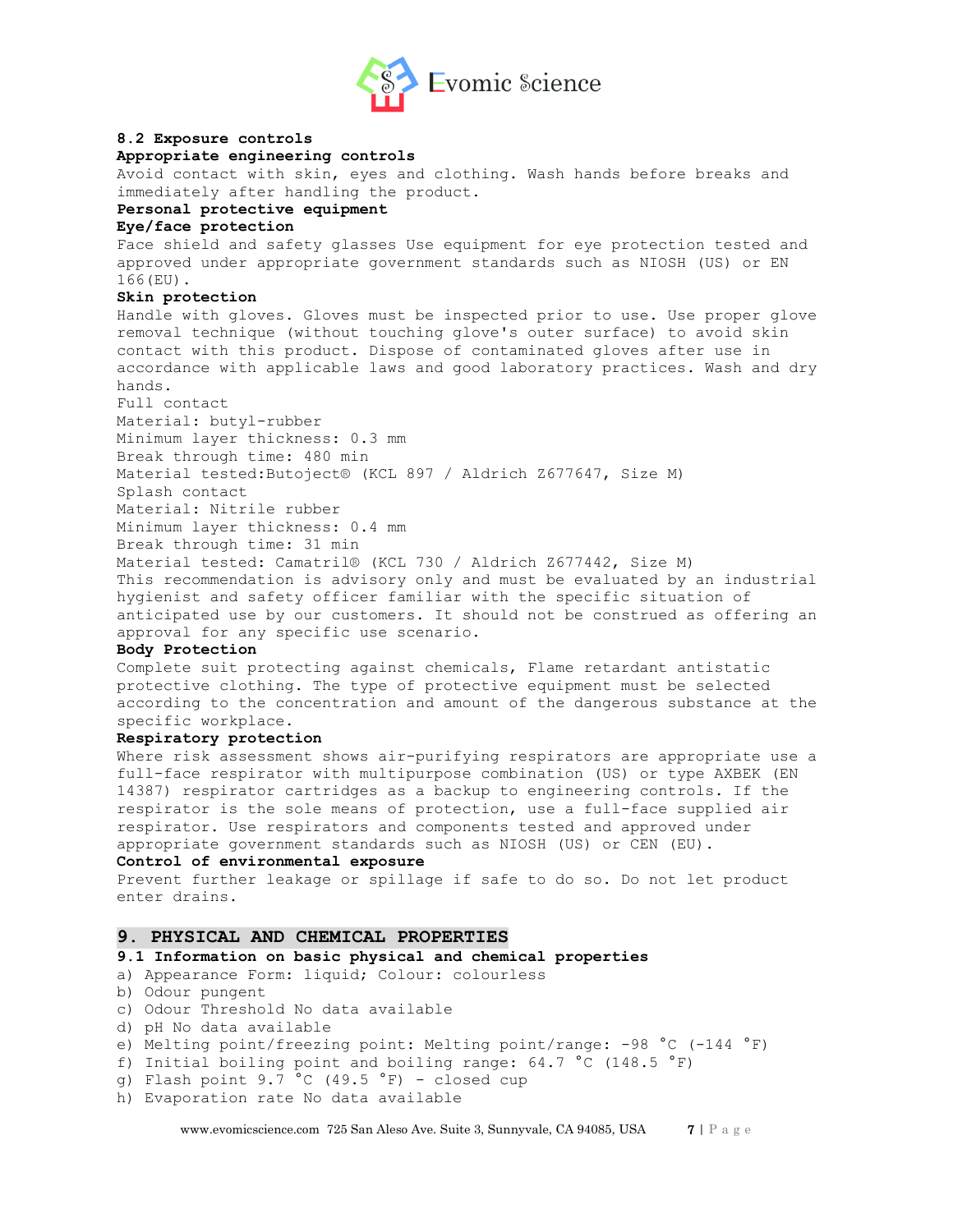

i) Flammability (solid, gas) No data available j) Upper/lower flammability or explosive limits Upper explosion limit: 36 %(V) Lower explosion limit: 6 %(V) k) Vapour pressure 130.3 hPa (97.7 mmHq) at 20.0 °C (68.0 °F) 546.6 hPa (410.0 mmHg) at 50.0 °C (122.0 °F) 169.27 hPa (126.96 mmHg) at 25.0 °C (77.0 °F) l) Vapour density 1.11 m) Relative density 0.791 g/mL at 25 °C (77 °F) n) Water solubility completely miscible o) Partition coefficient: noctanol/water log Pow: -0.77 p) Auto-ignition temperature 455.0 °C (851.0 °F) at 1,013 hPa (760 mmHg) q) Decomposition temperature No data available r) Viscosity No data available s) Explosive properties Not explosive t) Oxidizing properties The substance or mixture is not classified as oxidizing. **9.2 Other safety information** Minimum ignition energy 0.14 mJ Conductivity < 1 μS/cm Relative vapour density 1.11 **10. STABILITY AND REACTIVITY 10.1 Reactivity** No data available **10.2 Chemical stability** Stable under recommended storage conditions. **10.3 Possibility of hazardous reactions** Vapours may form explosive mixture with air. **10.4 Conditions to avoid** Heat, flames and sparks. **10.5 Incompatible materials** Acid chlorides, Acid anhydrides, Oxidizing agents, Alkali metals, Reducing agents, Acids **10.6 Hazardous decomposition products** Hazardous decomposition products formed under fire conditions. - Carbon oxides Other decomposition products - No data available In the event of fire: see section 5 **11. TOXICOLOGICAL INFORMATION 11.1 Information on toxicological effects Acute toxicity** LDLO Oral - Human - 143 mg/kg Remarks: Lungs, Thorax, or Respiration: Dyspnea. Ingestion may cause

gastrointestinal irritation, nausea, vomiting and diarrhoea.

LD50 Oral - Rat - 1,187 - 2,769 mg/kg

- LC50 Inhalation Rat 4 h  $128.2 \text{ mg/l}$
- LC50 Inhalation Rat  $6 h 87.6 mg/l$ LD50 Dermal - Rabbit -  $17,100$  mg/kg
- No data available

```
Skin corrosion/irritation
```

```
Skin - Rabbit
```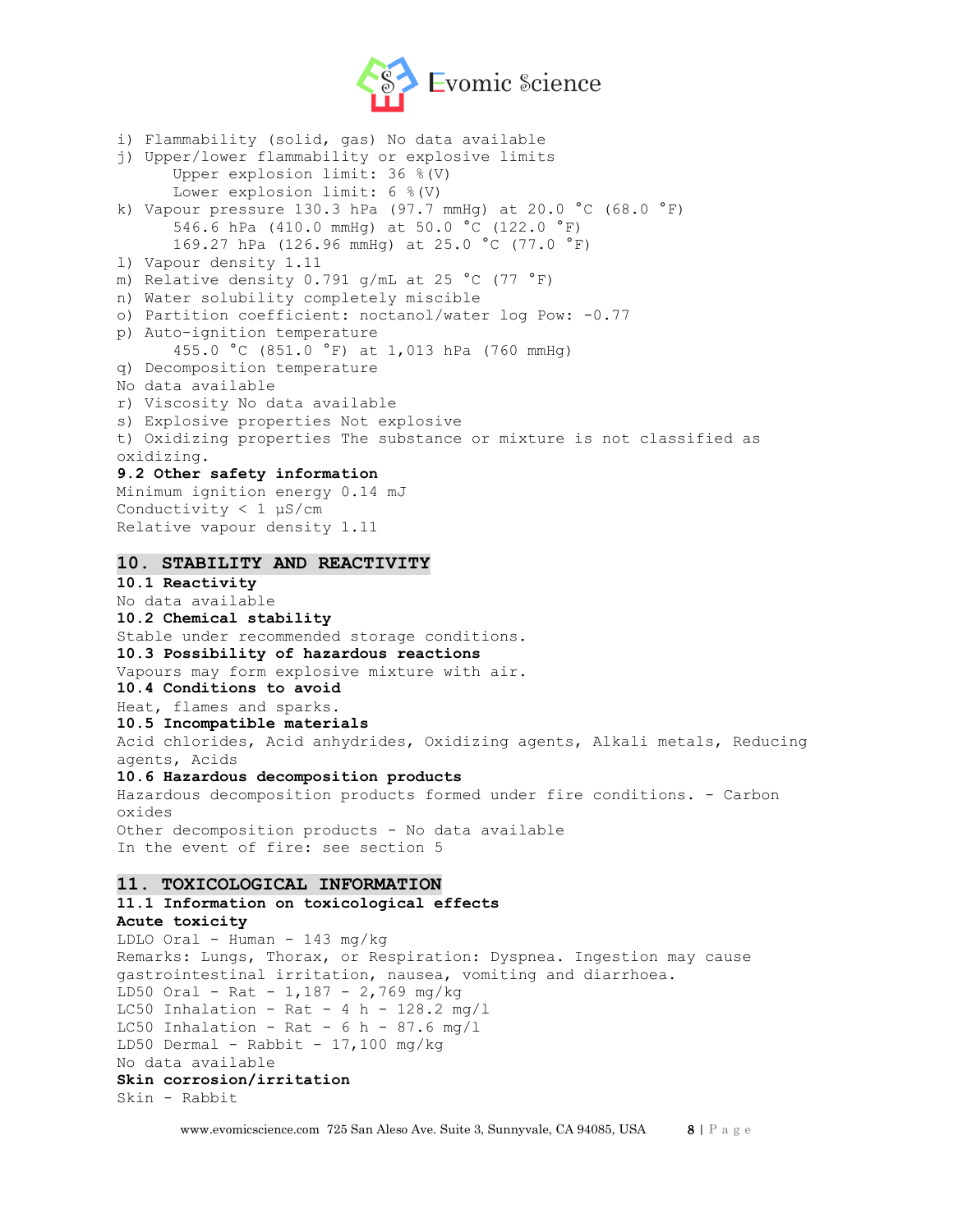

Result: No skin irritation **Serious eye damage/eye irritation** Eyes - Rabbit Result: No eye irritation **Respiratory or skin sensitisation** Maximisation Test - Guinea pig Does not cause skin sensitisation. (OECD Test Guideline 406) **Germ cell mutagenicity** Ames test S. typhimurium Result: negative in vitro assay fibroblast Result: negative Mutation in mammalian somatic cells. Mutagenicity (in vivo mammalian bone-marrow cytogenetic test, chromosomal analysis) Mouse - male and female Result: negative **Carcinogenicity** IARC: No component of this product present at levels greater than or equal to 0.1% is identified as probable, possible or confirmed human carcinogen by IARC. NTP: No component of this product present at levels greater than or equal to 0.1% is identified as a known or anticipated carcinogen by NTP. OSHA: No component of this product present at levels greater than or equal to 0.1% is identified as a carcinogen or potential carcinogen by OSHA. **Reproductive toxicity** Damage to fetus not classifiable Fertility classification not possible from current data. **Specific target organ toxicity - single exposure** Causes damage to organs. **Specific target organ toxicity - repeated exposure** The substance or mixture is not classified as specific target organ toxicant, repeated exposure. **Aspiration hazard** No aspiration toxicity classification **Additional Information** RTECS: PC1400000 Effects due to ingestion may include: Headache, Dizziness, Drowsiness, metabolic acidosis, Coma, Seizures. Methyl alcohol may be fatal or cause blindness if swallowed. Stomach - Irregularities - Based on Human Evidence Stomach - Irregularities - Based on Human Evidence **12. ECOLOGICAL INFORMATION 12.1 Toxicity** Toxicity to fish mortality LC50 - Lepomis macrochirus (Bluegill) - 15,400.0  $mq/1 - 96 h$ NOEC - Oryzias latipes -  $7,900$  mg/l - 200 h Toxicity to daphnia and other aquatic invertebrates EC50 - Daphnia magna (Water flea) -  $> 10,000.00$  mg/l - 48 h

Toxicity to algae Growth inhibition EC50 - Scenedesmus capricornutum (fresh water algae) -22,000.0 mg/l - 96 h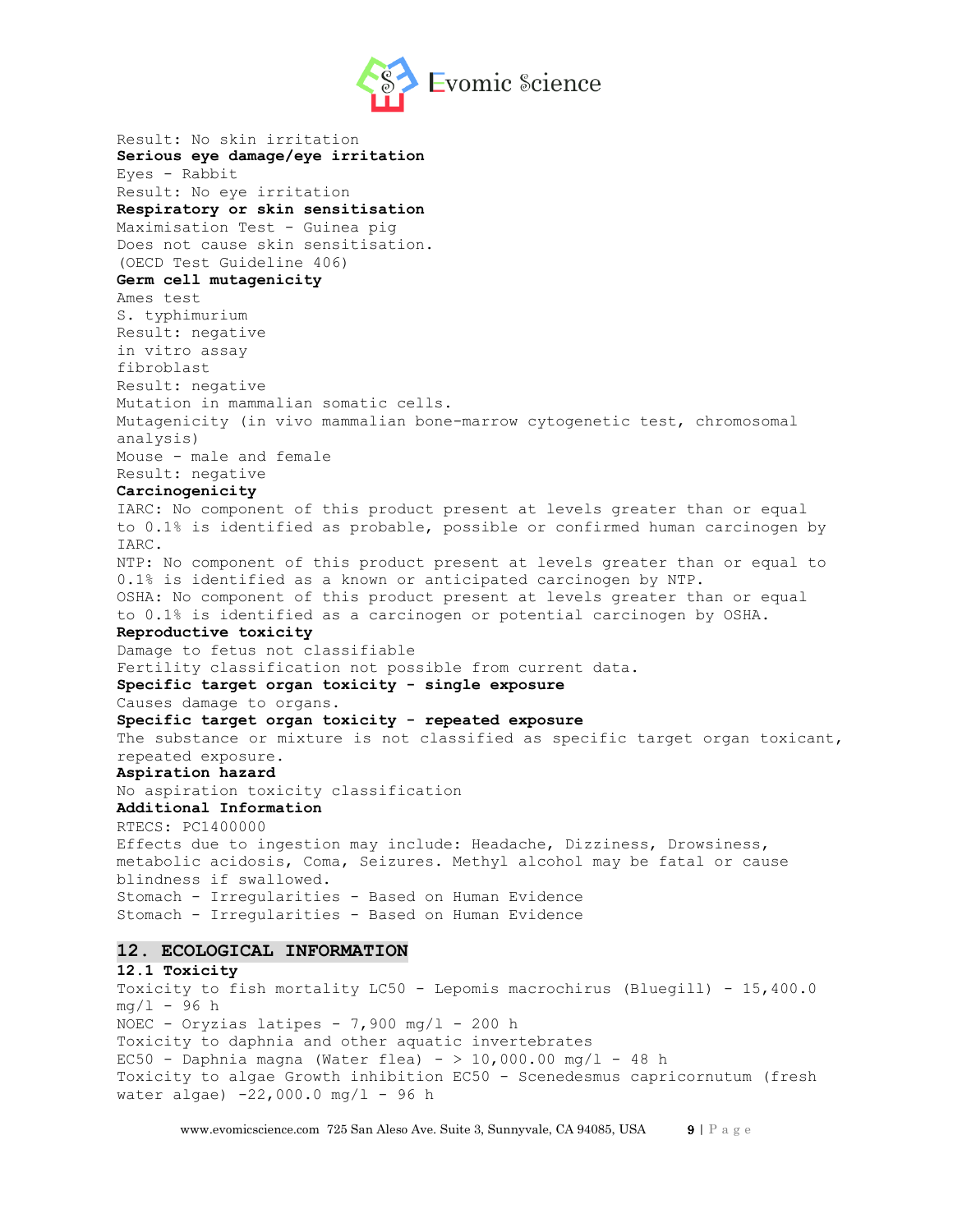

## **12.2 Persistence and degradability**

Biodegradability aerobic - Exposure time 5 d Result: 72 % - rapidly biodegradable Biochemical Oxygen Demand (BOD): 600 - 1,120 mg/g Chemical Oxygen Demand  $(COD): 1,420$  mg/g Theoretical oxygen Demand: 1,500 mg/g **12.3 Bioaccumulative potential** Bioaccumulation Cyprinus carpio (Carp) - 72 d at 20 °C - 5 mg/l Bioconcentration factor (BCF): 1.0 **12.4 Mobility in soil** Will not adsorb on soil. **12.5 Results of PBT and vPvB assessment** PBT/vPvB assessment not available as chemical safety assessment not required/not conducted **12.6 Other adverse effects** Additional ecological information Avoid release to the environment. Stability in water at 19 °C83 - 91 % - 72 h Remarks: Hydrolyses on contact with water. Hydrolyses readily.

### **13. DISPOSAL CONSIDERATIONS**

# **13.1 Waste treatment methods**

#### **Product**

Burn in a chemical incinerator equipped with an afterburner and scrubber but exert extra care in igniting as this material is highly flammable. Offer surplus and non-recyclable solutions to a licensed disposal company. Contact a licensed professional waste disposal service to dispose of this material. **Contaminated packaging**

Dispose of as unused product.

## **14. TRANSPORT INFORMATION**

**DOT (US)** UN number: 1230 Class: 3 Packing group: II Proper shipping name: Methanol Reportable Quantity (RQ): 5000 lbs Poison Inhalation Hazard: No **IMDG** UN number: 1230 Class: 3 (6.1) Packing group: II EMS-No: F-E, S-D Proper shipping name: METHANOL **IATA** UN number: 1230 Class: 3 (6.1) Packing group: II Proper shipping name: Methanol

## **15. REGULATORY INFORMATION**

#### **SARA 302 Components**

No chemicals in this material are subject to the reporting requirements of SARA Title III, Section 302. **SARA 313 Components**

The following components are subject to reporting levels established by SARA Title III, Section 313: Methanol CAS-No.67-56-1